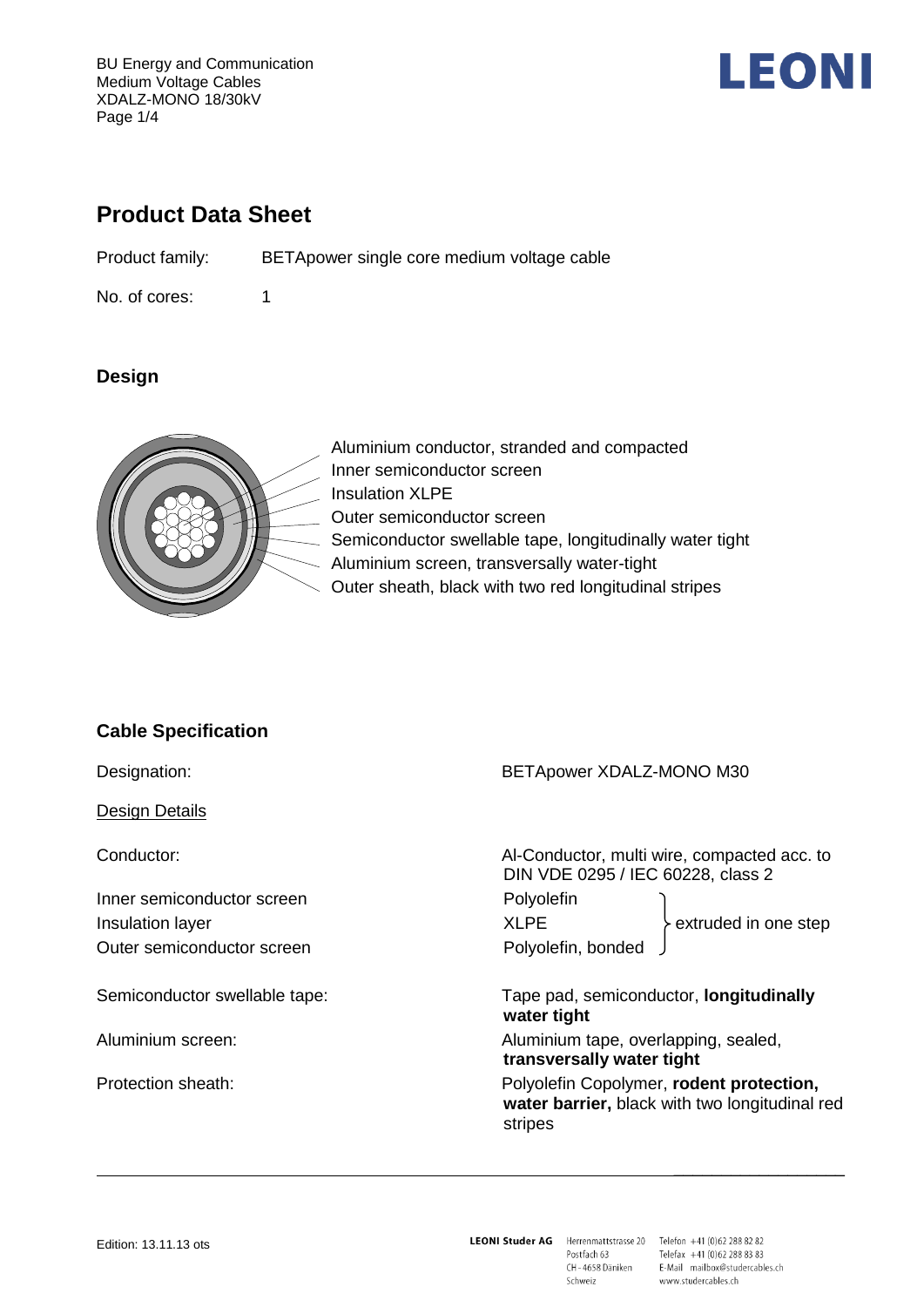

#### Technical Data

Nominal Voltage:  $U_n / U_0$  30/18kV ( $U_m = 36$  kV) *A voltage (Um) of 20% more than then normal voltage is admissible at continuous operation*

Test voltage: **4 x U0**, 50Hz (20 min.)

Temperature range: Temperature range: Continuous operation: 90°C Emergency operation: 130°C

(< 8h/d; 100h/a) Short-circuit: 250°C (max. 5s)

Minimum Bending Radius, Pulling: 15 x cable diameter Minimum Bending Radius, Installation: 11 x cable diameter

#### **Standards**

| Design:              | CENELEC HD 620 S1         |
|----------------------|---------------------------|
| Absence of halogens: | IEC 60754-1, EN 50267-2-1 |
| No corrosive gases:  | IEC 60754-2, EN 50267-2-2 |
| No toxic gases:      | NES 02-713, NFC 20-454    |
| Low smoke emission:  | IEC 61034, EN 50268-2     |

### **Particularity**

*Single core Medium Voltage cable in Switzerland are qualified with "SEV+" type approval with aluminium tube screen accord. SEV Association for Electrical Engineering, Power and Information Technologies*.

### **Advantages**

- Longitudinal and transversal water tightness
- Long lifetime
- Halogen free
- Robust, abrasion resistant tough protection jacket, requiring low pulling force in installation
- Water barrier and rodent protection, which maintains high electrical resistance of the outer sheath between aluminium screen and soil, especially in wet duct systems
- Low electrical losses, also for both sided earth connection of the screen, thanks to the longitudinally applied tubular aluminium screen

Schweiz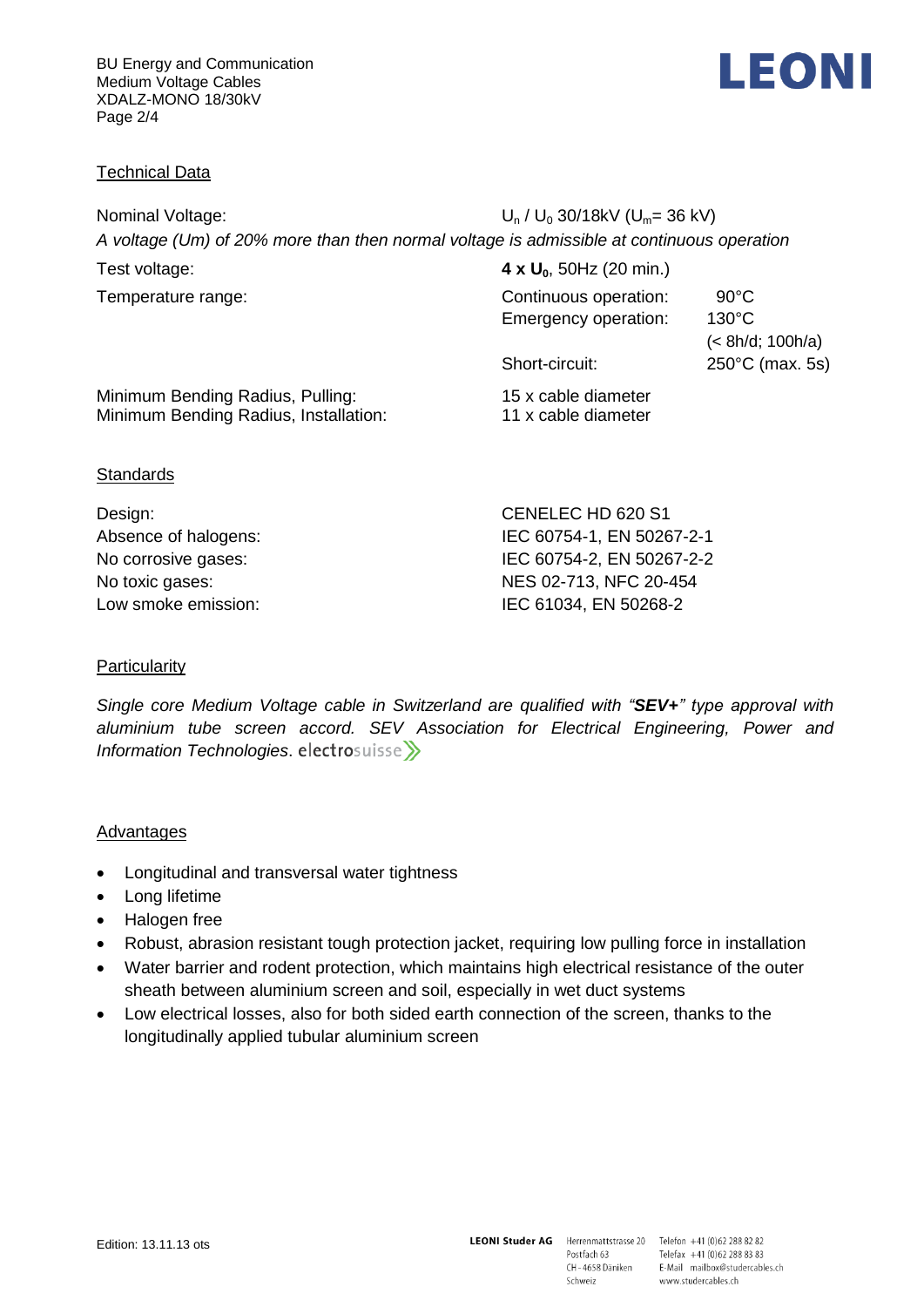

# **Dimensions and weights**

|          | Cross-section    | External- $\varnothing$ | Weight    | Pulling force | Fire load |
|----------|------------------|-------------------------|-----------|---------------|-----------|
| Art.-Nr. | $\text{[mm}^2$ ] | [mm]                    | [kg / km] | [max. kN]     | [kWh/m]   |
| 305519   | 1 x 95 Al/39 Al  | 35.9                    | 1159      | 2.85          | 9.8       |
| 305521   | 1 x 150 Al/41 Al | 38.6                    | 1392      | 4.50          | 10.9      |
| 305522   | 1 x 185 Al/45 Al | 40.4                    | 1558      | 5.55          | 11.6      |
| 305523   | 1 x 240 Al/47 Al | 43.7                    | 1865      | 7.20          | 13.4      |
| 305524   | 1 x 300 Al/48 Al | 46.0                    | 2114      | 9.00          | 14.6      |
| 305525   | 1 x 400 Al/53 Al | 49.0                    | 2474      | 12.00         | 15.7      |
| 305526   | 1 x 500 Al/50 Al | 52.1                    | 2891      | 15.00         | 17.4      |
| 305527   | 1 x 630 Al/60 Al | 56.2                    | 3403      | 18.90         | 19.1      |

# **Current rating in a tube in earth**

|          | Cross-section    | 60 °C<br>Duration <sup>1</sup> | 60 °C<br>Industry <sup>2</sup> | 90 °C<br>Duration <sup>1</sup> | 90 °C<br>Industry $^2$ | Emergency<br>operation <sup>3</sup> |
|----------|------------------|--------------------------------|--------------------------------|--------------------------------|------------------------|-------------------------------------|
| Art.-Nr. | [ $mm2$ ]        | A                              | A                              | A                              | A                      | A                                   |
| 305519   | 1 x 95 Al/39 Al  | 173                            | 204                            | 218                            | 256                    | 257                                 |
| 305521   | 1 x 150 Al/41 Al | 220                            | 259                            | 277                            | 326                    | 327                                 |
| 305522   | 1 x 185 Al/45 Al | 254                            | 299                            | 320                            | 376                    | 378                                 |
| 305523   | 1 x 240 Al/47 Al | 295                            | 347                            | 372                            | 437                    | 439                                 |
| 305524   | 1 x 300 Al/48 Al | 333                            | 392                            | 420                            | 494                    | 497                                 |
| 305525   | 1 x 400 Al/53 Al | 382                            | 450                            | 482                            | 567                    | 570                                 |
| 305526   | 1 x 500 Al/50 Al | 449                            | 529                            | 567                            | 667                    | 672                                 |
| 305527   | 1 x 630 Al/60 Al | 514                            | 604                            | 649                            | 764                    | 771                                 |

### **Current rating in a tube in earth**

|          | Cross-section    | 60 °C<br>Duration <sup>1</sup> | 60 °C<br>Industry $2$ | 90 °C<br>Duration <sup>1</sup> | 90 °C<br>Industry <sup>2</sup> | Emergency<br>operation <sup>3</sup> |
|----------|------------------|--------------------------------|-----------------------|--------------------------------|--------------------------------|-------------------------------------|
| Art.-Nr. | $\text{[mm}^2$   | A                              | A                     | A                              | A                              | A                                   |
| 305519   | 1 x 95 Al/39 Al  | 204                            | 240                   | 256                            | 302                            | 303                                 |
| 305521   | 1 x 150 Al/41 Al | 259                            | 305                   | 326                            | 384                            | 386                                 |
| 305522   | 1 x 185 Al/45 Al | 294                            | 346                   | 370                            | 436                            | 437                                 |
| 305523   | 1 x 240 Al/47 Al | 341                            | 402                   | 430                            | 506                            | 508                                 |
| 305524   | 1 x 300 Al/48 Al | 386                            | 455                   | 487                            | 573                            | 575                                 |
| 305525   | 1 x 400 Al/53 Al | 444                            | 522                   | 559                            | 658                            | 661                                 |
| 305526   | 1 x 500 Al/50 Al | 509                            | 589                   | 641                            | 755                            | 759                                 |
| 305527   | 1 x 630 Al/60 Al | 584                            | 687                   | 737                            | 867                            | 873                                 |